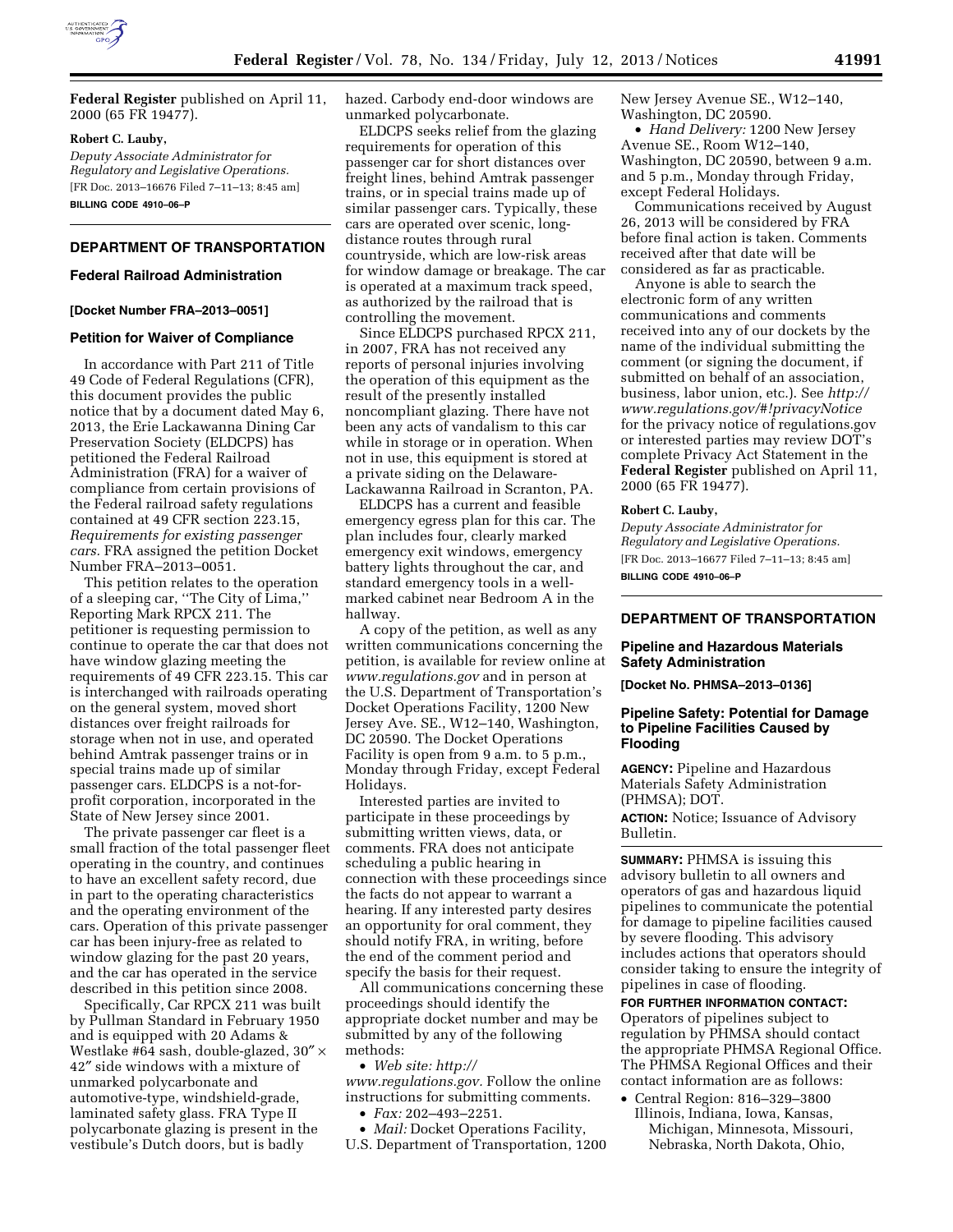South Dakota, and Wisconsin

- Eastern Region: 609–989–2171 Connecticut, Delaware, District of Columbia, Maine, Maryland, Massachusetts, New Hampshire, New Jersey, New York, Pennsylvania, Rhode Island, Vermont, Virginia, and West Virginia
- Southern Region: 404–832–1147 Alabama, Florida, Georgia, Kentucky, Mississippi, North Carolina, Puerto Rico, South Carolina, and Tennessee
- Southwest Region: 713–272–2859 Arkansas, Louisiana, New Mexico, Oklahoma, and Texas
- Western Region: 720–963–3160 Alaska, Arizona, California, Colorado, Hawaii, Idaho, Montana, Nevada, Oregon, Utah, Washington, and Wyoming

Intrastate pipeline operators should contact the appropriate state pipeline safety authority. A list of state pipeline safety authorities is provided at: *[www.napsr.org.](http://www.napsr.org)* 

### **SUPPLEMENTARY INFORMATION:**

#### **I. Background**

Section 192.613(a) of the Pipeline Safety Regulations (49 CFR Parts 190– 199) states that ''[e]ach operator shall have a procedure for continuing surveillance of its facilities to determine and take appropriate action concerning changes in class location, failures, leakage history, corrosion, substantial changes in cathodic protection requirements, and other unusual operating and maintenance conditions.'' Section 192.613(b) further states that ''[i]f a segment of pipeline is determined to be in unsatisfactory condition but no immediate hazard exists, the operator shall initiate a program to recondition or phase out the segment involved, or, if the segment cannot be reconditioned or phased out, reduce the maximum allowable operating pressure in accordance with § 192.619(a) and (b).''

Likewise, § 195.401(b)(1) of the Pipeline Safety Regulations states that ''[w]henever an operator discovers any condition that could adversely affect the safe operation of its pipeline system, it must correct the condition within a reasonable time. However, if the condition is of such a nature that it presents an immediate hazard to persons or property, the operator may not operate the affected part of the system until it has corrected the unsafe condition.'' Section 195.401(b)(2) further states that ''[w]hen an operator discovers a condition on a pipeline covered under [the integrity management requirements in] § 195.452,

the operator must correct the condition as prescribed in § 195.452(h).'' Severe flooding is the kind of unusual operating condition that can adversely affect the safe operation of a pipeline and require corrective action under §§ 192.613(a) and 195.401(b).

PHMSA has released five Advisory Bulletins on this subject with the earliest issued July 29, 1993 (ADB–93– 03), and the most recent Advisory Bulletin (ADB–11–04) on July 27, 2011, 76 FR 44985, each of which followed an event that involved severe flooding that affected pipelines in the areas of rising waters. Three of the more notable events are briefly described below:

On August 13, 2011, Enterprise Products Operating, LLC discovered a release of 28,350 gallons (675 barrels) of natural gasoline into the Missouri River in Iowa. The rupture, according to the metallurgical report, was the result of fatigue crack growth driven by vibrations in the pipe from vortex shedding.

On July 1, 2011, ExxonMobil Pipeline Company experienced a pipeline failure near Laurel, Montana, resulting in the release of 63,000 gallons of crude oil into the Yellowstone River. The rupture was caused by debris washing downstream in the river damaging the exposed pipeline.

On July 15, 2011, NuStar Pipeline Operating Partnership, L.P. reported a 100-barrel anhydrous ammonia spill in the Missouri River in Nebraska. The 6 inch-diameter pipeline was exposed by scouring during extreme flooding.

As shown in these previous events, damage to a pipeline may occur as a result of additional stresses imposed on piping by undermining of the support structure and by impact and/or waterborne forces. Washouts and erosion may result in loss of support for both buried and exposed pipelines. The flow of water against an exposed pipeline may also result in forces sufficient to cause a failure. These forces are increased by the accumulation of debris against the pipeline. Reduction of cover over pipelines in farmland may also result in the pipeline being struck by equipment used in farming or cleanup operations.

Additionally, the safety of valves, regulators, relief sets, and other facilities normally above ground or above water is jeopardized when covered by water. This threat is posed not only by operational factors, but also by the possibility of damage by outside forces, floating debris, current, and craft operating on the water. Boaters involved in rescue operations, emergency support functions, sightseeing, and other activities are generally not aware of the

seriousness of an incident that could result from their craft damaging a pipeline facility that is unseen beneath the surface of the water. Depending on the size of the craft and the pipeline facility struck, significant pipeline damage may result.

Though these accidents account for less than one percent of the total number of pipeline accidents, the consequences of a release in water can be much more severe because of the threats to drinking water supplies and potential environmental damage.

#### **II. Advisory Bulletin (ADB–2013–02)**

*To:* Owners and Operators of Gas and Hazardous Liquid Pipeline Systems.

*Subject:* Potential for Damage to Pipeline Facilities Caused by Severe Flooding.

*Advisory:* Severe flooding can adversely affect the safe operation of a pipeline. Operators need to direct their resources in a manner that will enable them to determine the potential effects of flooding on their pipeline systems. Operators are urged to take the following actions to prevent and mitigate damage to pipeline facilities and ensure public and environmental safety in areas affected by flooding:

1. Evaluate the accessibility of pipeline facilities that may be in jeopardy, such as valve settings, which are needed to isolate water crossings or other sections of a pipeline.

2. Extend regulator vents and relief stacks above the level of anticipated flooding, as appropriate.

3. Coordinate with emergency and spill responders on pipeline location and condition. Provide maps and other relevant information to such responders.

4. Coordinate with other pipeline operators in the flood area and establish emergency response centers to act as a liaison for pipeline problems and solutions.

5. Deploy personnel so that they will be in position to take emergency actions, such as shut down, isolation, or containment.

6. Determine if facilities that are normally above ground (e.g., valves, regulators, relief sets, etc.) have become submerged and are in danger of being struck by vessels or debris and, if possible, mark such facilities with an appropriate buoy and Coast Guard approval.

7. Perform frequent patrols, including appropriate overflights, to evaluate right-of-way conditions at water crossings during flooding and after waters subside. Determine if flooding has exposed or undermined pipelines as a result of new river channels cut by the flooding or by erosion or scouring.